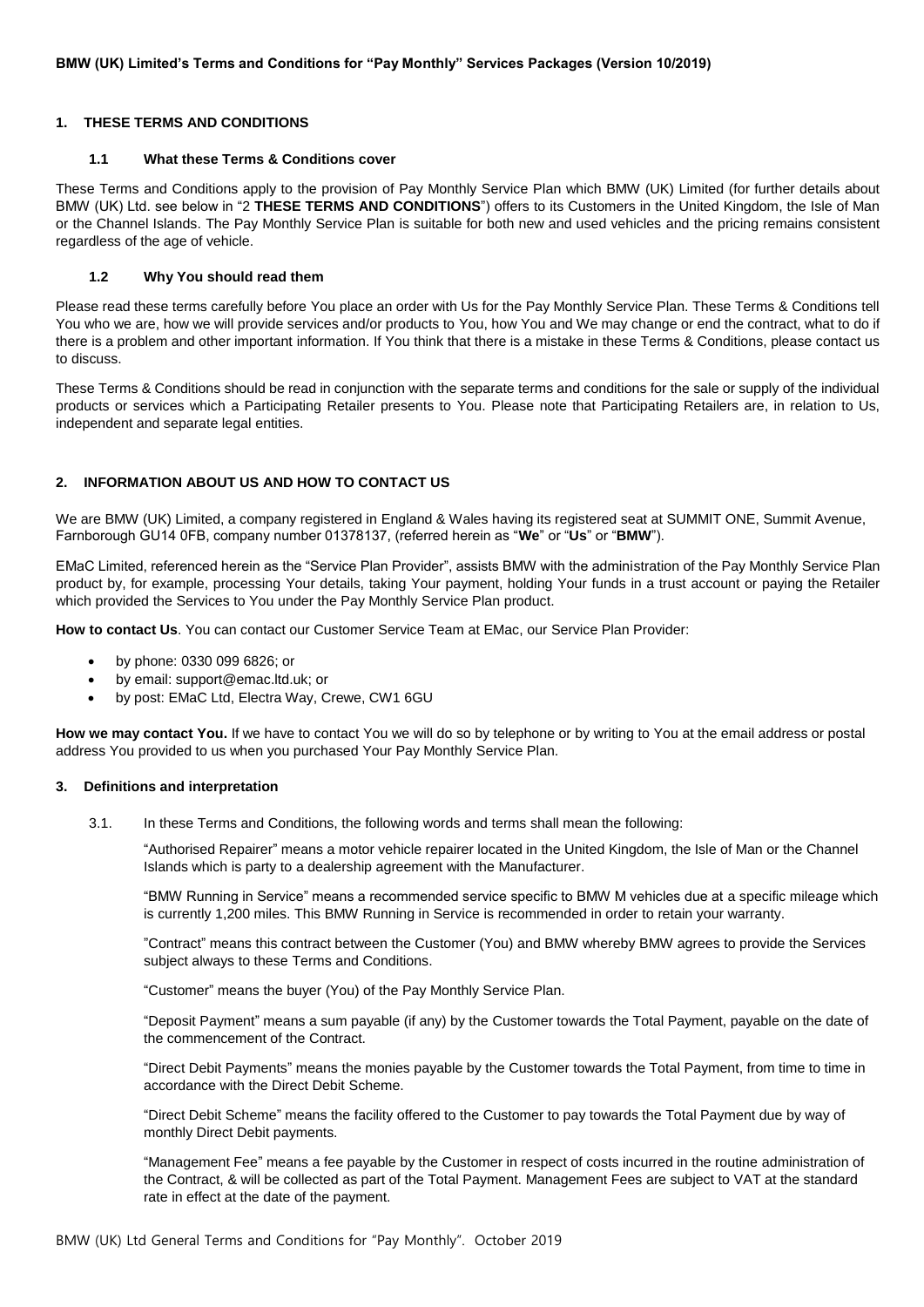"Manufacturer" means Bayerische Motoren Werke Aktiengesellschaft, Munich, Germany.

"MINI Electric Pay Monthly Service Plan" means the Pay Monthly Service Plan outlined in 5.2.2.

"Participating Retailer" means a Retailer taking part in the national campaign for the Pay Monthly Service Plan. Participating Retailer may vary from time to time during the life of Your Contract.

"Pay Monthly Service Plan" means the products and service provided as part of this Contract.

"Promotional Contribution" means any financial contribution to the Pay Monthly Service Plan given by the Participating Retailer or BMW UK.

"Retailer" means the motor retailer which is an Authorised Repairer.

"Retailer Group" means the Retailer and all other motor retailers forming part of the same group of companies as the Retailer and which are Authorised Repairer(s).

"Service Cost" means the cost of parts and labour incurred by the Retailer or Retailer Group in the provision of the Services on behalf of BMW to You.

"Service Plan Provider" means EMaC Limited (Company number 3158541) whose registered office is at Yarmouth House, 1300 Parkway, Solent Business Park, Whiteley, Fareham, Hampshire, PO15 7AE.

"Service(s)" means the routine maintenance services relevant to the Vehicle at the appropriate service intervals as specified in the Service Specification.

"Service Specification" means the Manufacturer or Retailer recommended service intervals and operations for the Vehicle current at the date of this Contract. For the avoidance of doubt, the Retailer retains the right to specify the applicable service intervals and operations.

"Standard Pay Monthly Service Plan" means the Pay Monthly Service Plan as described in 5.2.1

"Term" means the entire duration of Your Contract.

"Total Payment" means the total sum payable by the Customer pursuant to this Contract as specified overleaf, as varied by changes to VAT (if any).

"Vehicle" means the motor vehicle details you have given us as to become part of this Contract.

"You" means the person who has entered into this Contract for whom BMW has agreed to perform the Services.

"We" means BMW (UK) Limited (for details see above [2](#page-0-0) "**[INFORMATION ABOUT US AND HOW TO CONTACT US](#page-0-0)**")

- 3.2. The agreement between You and BMW on the Pay Monthly Service Plan is formed of and incorporates these Terms & Conditions and any further Attachments, Schedules and Annexes as amended from time to time.
- 3.3. Headings are included for ease of reference only and shall not affect the interpretation or construction of the agreement.
- 3.4. A reference to a statute or a statutory provision is a reference to that statute or provision as amended, re-enacted, consolidated or replaced from time to time and such reference shall be deemed to include any orders, regulations, instruments or other subordinate legislation made under it.
- 3.5. Words in the singular include the plural and vice versa, and words indicating the masculine shall include the feminine and neuter and vice versa.
- 3.6. Any obligation on a party not to do something includes an obligation not to allow that thing to be done and not to instruct a person to do that thing.
- 3.7. A reference to a person includes a reference to a firm, a body corporate, an unincorporated body, association or authority.
- 3.8. Any phrase introduced by the terms "including", "include", "in particular" or any similar expression shall be construed as illustrative and shall not limit the sense of the words preceding those terms or the generality of the related general words.

## **4. OUR CONTRACT WITH YOU**

### **4.1. How we will accept Your order**

Our acceptance of Your order will take place when we email You to accept it, at which point a contract will come into existence between You and Us.

## **4.2. If we cannot accept Your order**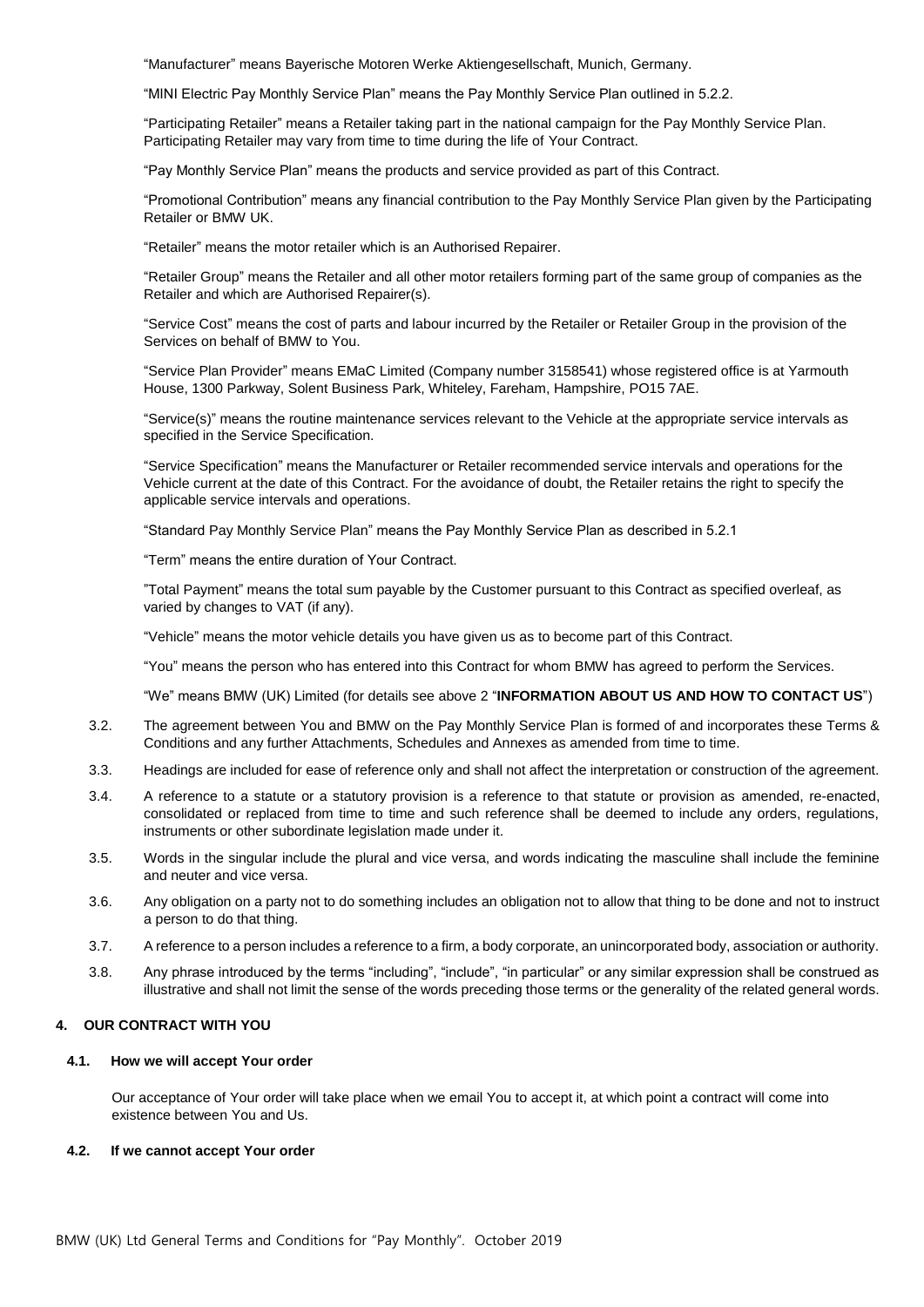If we are unable to accept Your order, we will inform You of this in writing and will not charge You. This might be, for example, because the Pay Monthly Service Plan is not available in Your area or has been discontinued, because we have identified an error in the price or description of the services or because of any other reason.

# **4.3. Your order number**

We will assign You a Pay Monthly Service Plan number and tell You what it is when we accept Your order. It will help Us if You can tell Us and any Participating Retailer this number whenever You contact Us or a Participating Retailer in relation to Your Pay Monthly Service Plan.

# **5. AVAILABILITY, CONTENT AND TERM OF THE PAY MONTHLY SERVICE PLAN**

- 5.1. Pay Monthly Service Plans are suitable for both new and used vehicles for the brands BMW and MINI. The Pay Monthly Service Plan is available only in the United Kingdom, the Isle of Man and the Channel Islands. The length of the Pay Monthly Service Plan depends on Your Vehicle mileage and service due dates and can also be adjusted to suit Your preferences, however the maximum length You can spread Your monthly payments over must not exceed the date We estimate Your final service item provided as part of the Pay Monthly Service Plan to be due.
- 5.2. There are two types of Pay Monthly Service Plan, both of which are explained below.
	- 5.2.1 The Standard Pay Monthly Service Plan covers the cost of parts, labour and fluids for the following service items: oil, microfilter, air filter, brake fluid, vehicle check, spark plug (petrol) and fuel filter (diesel). By default, the plan includes two consecutive services however you can choose to increase or decrease this if you wish. The BMW Running in Service is also included for BMW M vehicles however this can be removed if you do not wish to include this in Your Pay Monthly Service Plan. This plan is suitable for both new and used vehicles for the brands BMW and MINI. By default, the Standard Pay Monthly Service Plan pricing is set for a period of 36 months however this may vary based on your service due dates as stipulated in 5.1.
	- 5.2.2 The MINI Electric Pay Monthly Service Plan covers the cost of parts, labour and fluids for the following service items: brake fluid, microfilter, vehicle check for two consecutive services. The MINI Electric Pay Monthly Plan also gives you the option to include four tyres and/or four brake pads & sensors. This plan can only be purchased on MINI Electric, a fully Electric BEV vehicle. As standard, the MINI Electric Pay Monthly Service Plan pricing is set for a period of 48 months however this may vary based on your service due dates as stipulated in 5.1.
- 5.3. Work carried out under the Pay Monthly Service Plan will be indicated by the vehicle's on-board computer. Work must be carried out in line with BMW service schedules and BMW repair instructions which may be updated or vary from time to time according to the Manufacturer's instructions. Following inspection, Your preferred Participating Retailer will suggest when the tyres on your MINI Electric require replacement, should you have opted for the MINI Electric Service Plan referenced in 5.2.2, which includes tyres. Items not specifically mentioned in the service item details and items requiring replacement or repair due to excessive wear and tear or misuse are not covered by the Pay Monthly Service Plan.
- 5.4. Work carried out under the Pay Monthly Service Plan must be carried out by a Participating Retailer who will be an Authorised Repairer.
- 5.5. As part of the Pay Monthly Service Plan You receive a number of additional benefits listed below:
	- one free MOT to be claimed whilst the plan is live (**cannot** be claimed at BMW Participating Retailer's in Northern Ireland)
	- Free fluid top ups which can be claimed when You are visiting for a service that will be carried out as part of Your Pay Monthly Service Plan (see section 5.2). This includes the following fluids: anti-freeze, adblue, screenwash
	- Seasonal Health Checks up to a maximum of two per year
	- Wash & Vac this must be carried out when You are visiting for a service that will be carried out as part of Your Pay Monthly Service Plan (see section 5.2) or one of the seasonal health checks as mentioned above.
	- Free sat navigation map updates a maximum of two for the duration of the plan
- 5.6. Customers can visit any Participating Retailer to claim their services within sections 5.2 or 5.5. A full list of Participating Retailers is available on request.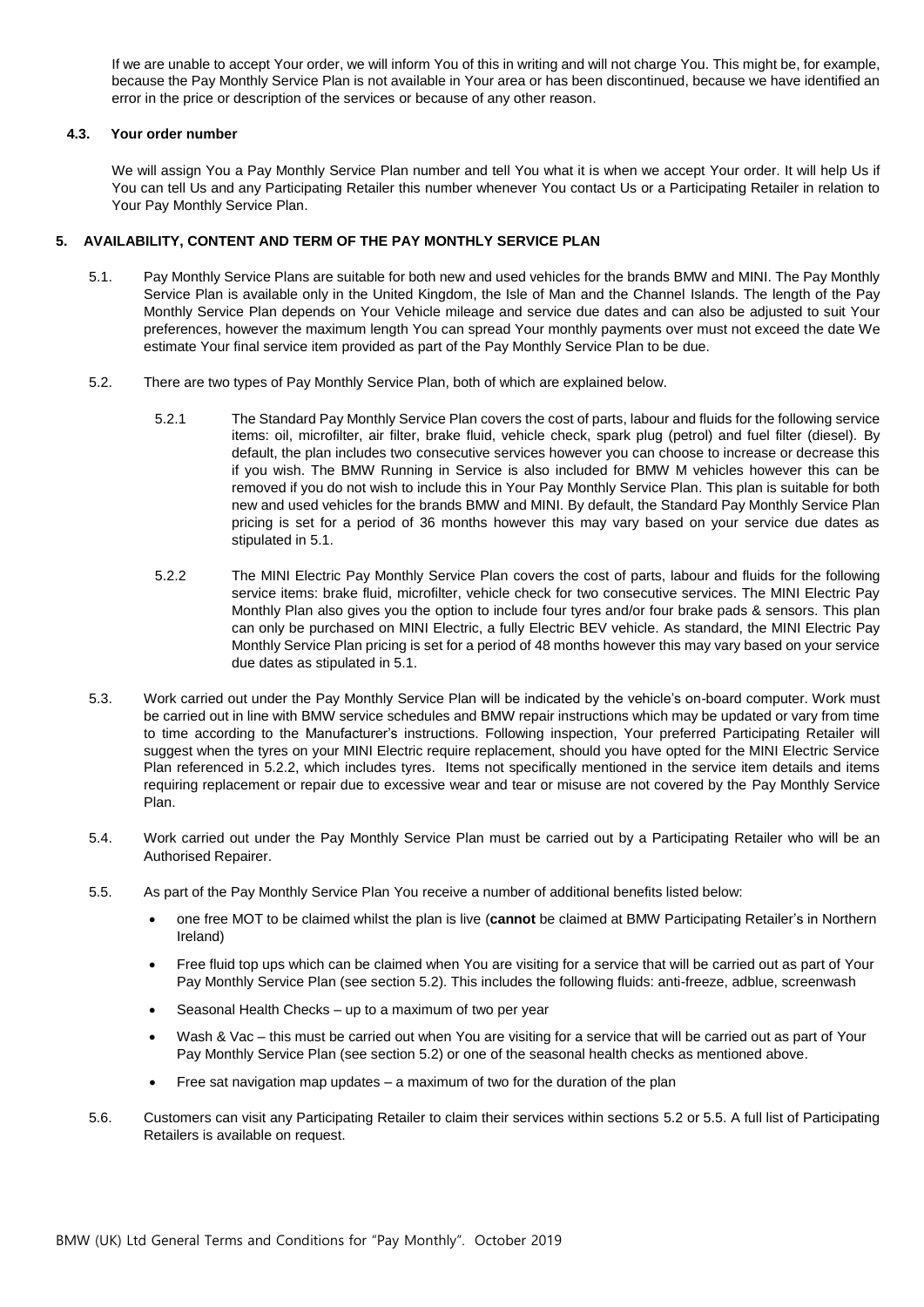## **6. YOUR RIGHTS TO MAKE CHANGES**

If You wish to make a change to Your Pay Monthly Service Plan You have ordered please contact Us. We will let You know if the change is possible. If it is possible We will let You know about any changes to the price of the services, the timing of supply or anything else which would be necessary as a result of Your requested change and ask You to confirm whether You wish to go ahead with the change. If We cannot make the change or the consequences of making the change are unacceptable to You, You may want to end the contract.

## **7. OUR RIGHTS TO MAKE CHANGES**

## **7.1. Minor changes**

We may change the Pay Monthly Service Plan product(s):

- (1) to reflect changes in relevant laws and regulatory requirements; and
- (2) to implement minor technical adjustments and improvements, for example to address a safety issue.

### **7.2. More significant changes to the services of the Pay Monthly Service Plan and these Terms & Conditions**

In addition, as We have informed You in the description of the services relating to the Pay Monthly Service Plan, We may make changes to these Terms & Conditions or the services of the Pay Monthly Service Plan, but if We do so We will notify You and You may then contact Us to end the contract before the changes take effect and receive a refund for any services paid for but not received.

## **8. YOUR RIGHTS TO END THE CONTRACT**

### **8.1 If You wish to terminate this Contract within 14 days**

For products and services bought over distance, eg online, over the telephone, by mail order or by exchange of emails You have a legal right to change Your mind within 14 days and receive a refund. These rights, under the Consumer Contracts Regulations 2013, are explained in more detail in these terms.

If You wish to terminate this Contract within 14 days and prior to any Services being provided then You will be refunded all monies paid including any Deposit Payment but excluding any Promotional Contribution. You will not be charged a cancellation fee.

#### **8.2 If You wish to terminate this Contract after 14 days**

If You wish to terminate this Contract after 14 days have passed, you will be charged a cancellation fee of £25 + VAT. You will also receive a refund of any monies paid for Services **not yet** provided as part of the Pay Monthly Service Plan. You will not receive a refund for any Services already carried out as part of the Pay Monthly Service Plan.

#### **8.3 If You wish to terminate this Contract after 14 days as a result of something We have done or are going to do**

If You are ending a contract for a reason set out at (a) to (e) below the contract will end immediately and We will refund You in full for any services which have not been provided and You may also be entitled to compensation. You will not be charged the £25 + VAT cancellation fee. The reasons are:

- a) We have told You about an upcoming change to the Pay Monthly Service Plan or these Terms & Conditions which You do not agree to;
- b) We have told You about an error in the price or description and You do not wish to proceed;
- c) there is a risk that supply of the services under the Pay Monthly Service Plan may be significantly delayed because of events outside our control;
- d) We have suspended the Pay Monthly Service Plan for technical or legal reasons, or notify You We are going to suspend it for technical or legal reasons, in each case for a period of more than three months; or
- e) You have a legal right to end the contract because of something We have done wrong (including because We have delivered late.

## **9. HOW TO END THE CONTRACT WITH US**

To end the contract with us, please let Us know by contacting our Service Provider, EMaC, through doing one of the following:

**Phone**: Call Customer services on 0330 099 6826 or email us at.

#### **Email**: Email us at support@emac.ltd.uk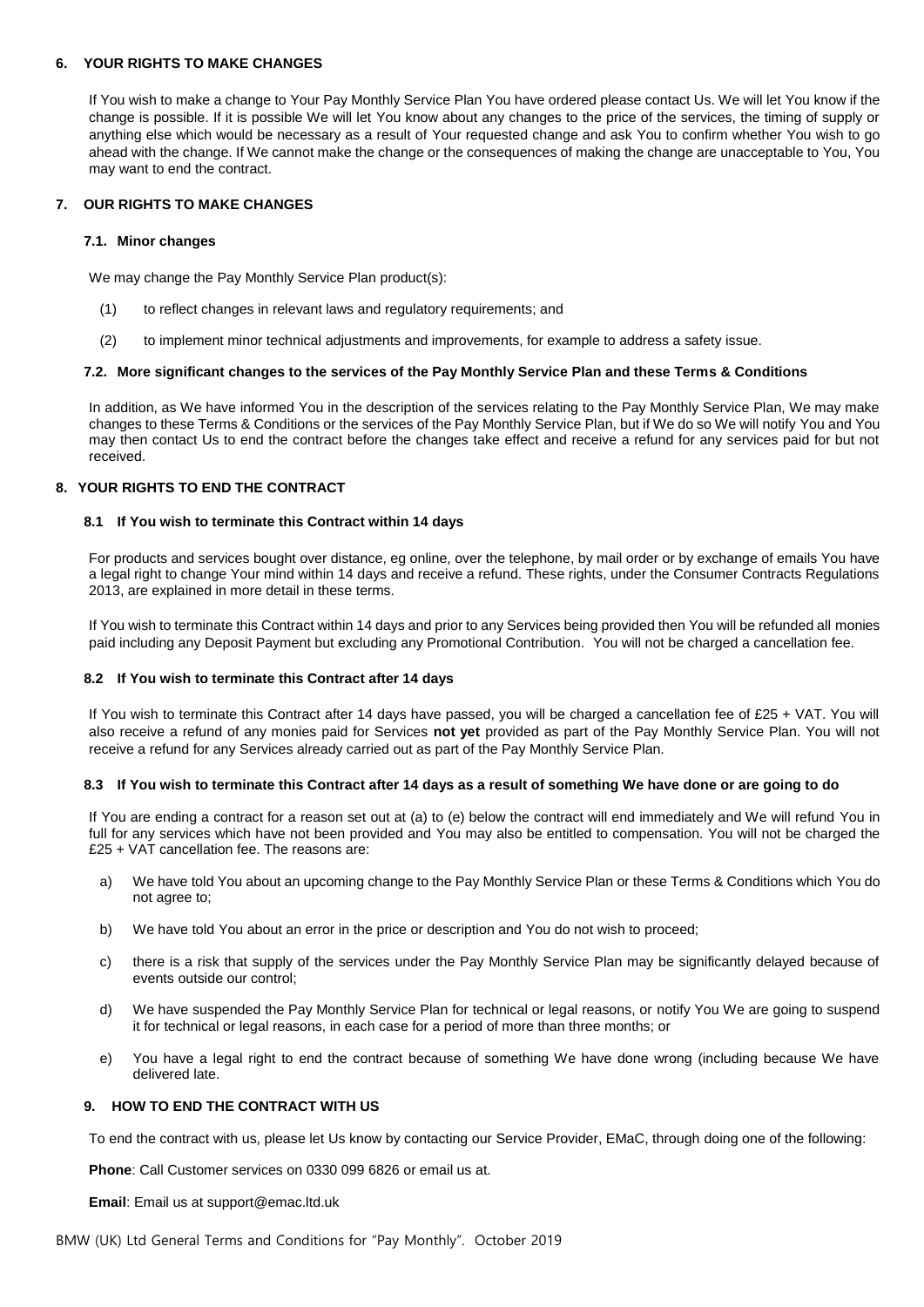**By post**: simply write to us at "*EMaC Ltd, Electra Way, Crewe, CW1 6GU"*, including Your name and address and Your Pay Monthly Service Plan number.

Please provide Your name, home address, Your Pay Monthly Service Plan number and, where available, Your phone number and email address.

## **10. OUR RIGHTS TO END THE CONTRACT**

### **10.1 We may end the contract if You break it**

We may end the contract for a product at any time by writing to You if:

- i. You do not make any payment to us when it is due and You still do not make payment within seven days of us reminding You that payment is due;
- ii. You do not, within a reasonable time of us asking for it, provide us with information that is necessary for us to provide the services;
- iii. You do not, within a reasonable time, allow us to deliver the products to You or collect them from us; OR

### **10.2 You must compensate us if You break the contract**

If we end the contract in the situations set out in Clause 10.1 we will refund any money You have paid in advance for services we have not provided but we may deduct or charge You reasonable compensation for the net costs we will incur as a result of Your breaking the contract.

### **10.3 We may withdraw the Pay Monthly Service Plan**

We may write to You to let You know that we are going to stop the Pay Monthly Service Plan. We will let You know at least three months in advance of our stopping the Pay Monthly Service Plan and will refund any sums You have paid in advance for service which will not be provided.

## **11. PRICE AND PAYMENTS**

### **11.1 Price for the Pay Monthly Service Plan**

The price of Your individual Pay Monthly Service Plan (which includes VAT) will be the price indicated to You when You placed Your order. The Price consists of a Total Payment which is the total amount You pay over the entire Term of Your Pay Monthly Service Plan. The Total Payment made by You includes the Service Cost and any applicable Management Fee.

Any payments due pursuant to the Total Payment have been calculated on the basis of the service(s) occurring at the time intervals specified in the Service Specification. We reserve the right to require an Accelerated Payment from You in the event of the Vehicle being presented for Service earlier than the time intervals specified in the Service Specification or the mileage exceeding the Manufacturer's recommended service interval mileage per annum. Any such Accelerated Payment will be requested by Us or a Participating Retailer at the time the Vehicle is presented for Service but will not affect the amount of the Total Payment (and so the amount of each of the remaining Direct Debit Payments will then be reduced by the Service Plan Provider to reflect the Accelerated Payment). This Contract only obliges Us to provide Services up to the value of payments made to date by You under the Contract. You should notify our Service Plan Provider of your estimated annual mileage when purchasing a Pay Monthly Service Plan as well as any significant changes in your annual mileage which may impact your Service due dates. This will help Our Service Plan Provider to calculate Your Direct Debit payments. However, Service due dates are not solely dependent on mileage and therefore we cannot guarantee an Accelerated Payment will not be required.

Failure by You to make payments as detailed on the Contract shall entitle Us to terminate this Contract and BMW's obligations under the Contract shall cease immediately. Any monies standing to Your credit will be applied to the payment of any applicable outstanding Management Fees and thereafter will be applied to any outstanding Services Costs owed to BMW. In the event that the Service Cost benefit received by You prior to such termination exceeds the payments made by You, You shall remain liable for the outstanding amount and shall make immediate payment to Us of any balance due and We shall be entitled to charge interest at a rate of 4% above the base rate of Barclays Bank plc until full reimbursement is made.

Any additional work carried out and/or materials supplied by a Participating Retailer not included in the relevant Service will be Your responsibility and will be payable on collection of the Vehicle to the Retailer directly.

## **11.2 Direct Debit**

You will make recurring, usually monthly, regular payments by direct debit (Direct Debit Payments) under the Direct Debit Scheme towards the Total Payment of Your Pay Monthly Service Plan.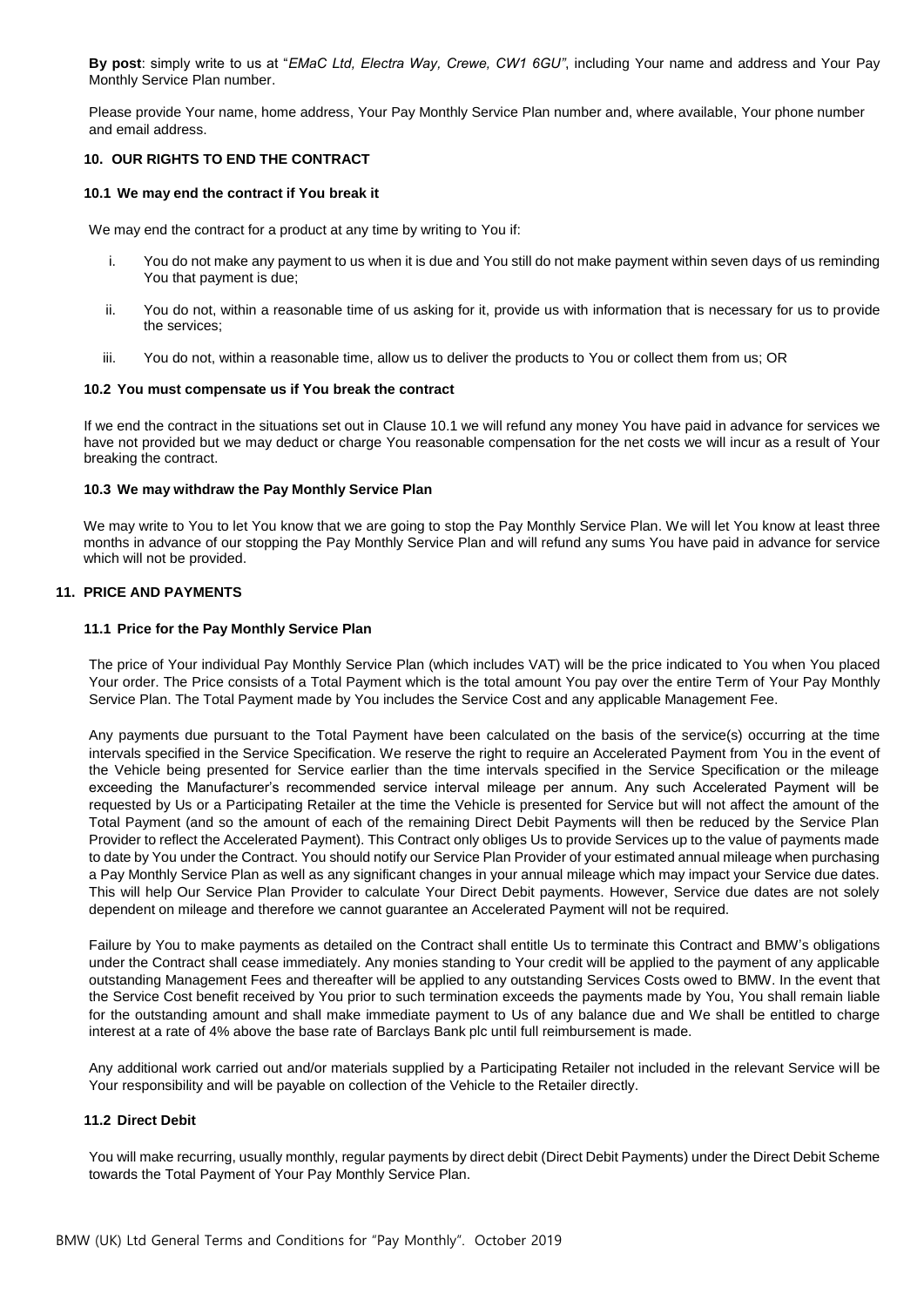Any Direct Debit Payments due pursuant to the Direct Debit Scheme have been calculated using the current rates of VAT. If the rate of VAT should change, the Service Plan Provider will adjust the Total Payment and payments due pursuant to the Direct Debit Scheme and/or any Accelerated Payment to reflect the new rate of VAT, and You agree to pay the adjusted payments.

You agree to make all Direct Debit and other payments as they fall due for payment.

You may (up to two times a year) ask Us to change Your monthly repayment date by notifying Us of the new date at least five business days before the change takes effect. We will change Your direct debit payment dates to the date You choose, and we will not give You the normal advance notice for such a change.

## <span id="page-5-0"></span>**11.3 Transfer of the Balance**

You may transfer any Balance You hold on Your Pay Monthly Service Plan to a new Contract or to a new owner of the Vehicle. This request can be handled via the Service Plan Provider. Transfer to a new Contract may only take place if the new Contract is part of the same national campaign.

In the event of a transfer of the Balance to a vehicle which has higher Service Costs than the current Vehicle, You will be advised of any changes in the Total Payment and any payments made under the Direct Debit Scheme will be adjusted accordingly.

You will be notified by the Service Plan Provider of any change in writing.

### **11.4 Payment Administration**

You acknowledge that the Service Plan Provider is entitled to collect Direct Debit Payments and all or part of the Total Payment and acts as agent for BMW in relation to the collection of any payments due under the Pay Monthly Service Plan. The Service Provider will show on Your bank statements for any Direct Debit Payments along with the associated reference. Any applicable Management Fee is due to the Service Provider and will be collected as part of the Total Payment. Both, You and BMW acknowledge that financial responsibility for Deposit Payment(s) and sums payable through the Direct Debit Scheme towards the Total Payment lies with BMW or BMW Group and not with the Service Plan Provider.

### **12. CUSTOMER OBLIGATIONS**

You are reminded that if the Vehicle is still covered by the contractual warranty then the continuing validity of such warranty may be affected if the Vehicle is not serviced at the time and mileage intervals appropriate to it. You are strongly advised to refer to the service handbook of the Vehicle for further information and You are advised that in the event of any inconsistency between this Contract and the service handbook as to when Services are due, then the service handbook must be assumed to be accurate. If a Service is due in respect of the Vehicle, then it is Your responsibility to arrange for that Service to be carried out regardless of whether the payments made to date under the Contract are sufficient to pay for the cost of the Service.

## **13. YOUR INFORMATION AND PRIVACY**

For the purposes of the General Data Protection Regulation (GDPR), BMW is the Controller in relation to personal data You supply to BMW for the purpose of this Contract. The Service Plan Provider (EMac) is a Processor of Your personal data. BMW and the Service Plan Provider may share the personal data provided by You, together with other information, with organisations who are BMW's or Service Plan Provider's business partners, suppliers or agents, for the purposes of Customer services, order fulfilment and financial and account administration, subject always to the applicable data protection laws. Your personal data will also be shared with Participating Retailers for the purpose of fulfilling this Contract. Any personal data You provide will not be transferred to any country outside of the European Economic Area. If and when You have given BMW or the Service Plan Provider any information or personal data about another person, You confirm that this other person has authorised You to act for him or her, to consent to the processing and Use of his or her personal data in the manner described in this notice and to receive on his or her behalf any data protection notice. You have the right to ask for a copy of Your personal data held and may request to correct any inaccuracies. For further details on how BMW handles personal data, please visit: [https://www.bmw.co.uk/global/privacy-policy.](https://www.bmw.co.uk/global/privacy-policy)

## **14. ASSIGNMENT**

While You may transfer any Balance of Your Pay Monthly Service Plan (see Clause [11.3\)](#page-5-0), You may only transfer any other of Your rights or obligations under these Terms & Conditions to another person if we agree to this in writing.

#### **15. NO RIGHTS OF THIRD PARTIES**

This contract is between You and us. No other person shall have any rights to enforce any of its terms. Neither of us will need to get the agreement of any other person in order to end the contract or make any changes to these terms.